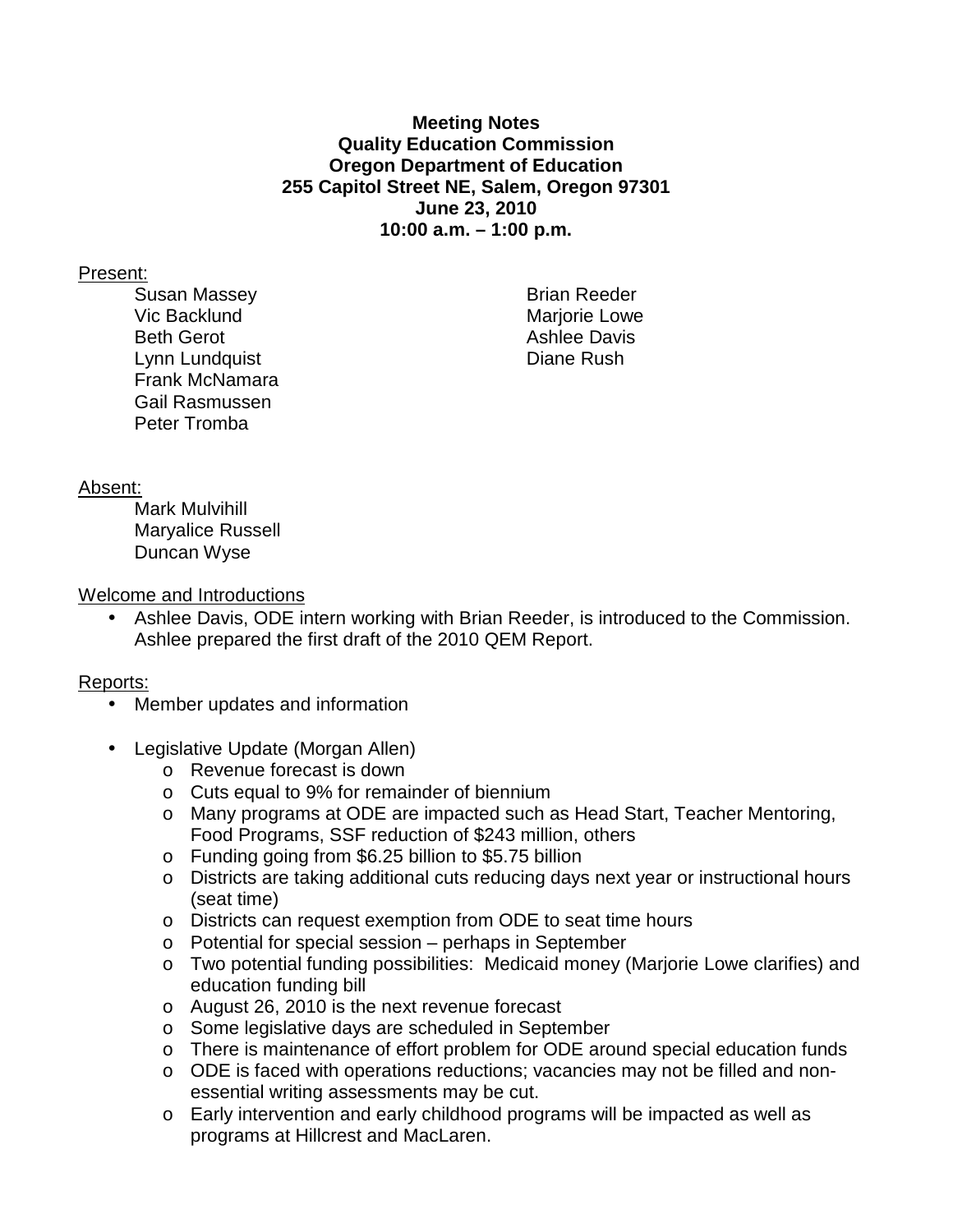- o Morgan announced he will be leaving ODE and taking a position at OSBA in August 2010.
- Governor's Office Update (Marjorie Lowe)
	- o Agencies are moving forward with cuts early to prevent deeper cuts later
	- o Reset release this Friday, June 25, 2010 at noon (replay on OPB at 7:00 p.m.).
	- o K12 and post secondary education is one main focus
	- o Working to retain services by creating efficiencies and savings in the process
	- o Reductions will impact services such as labor, PERS, kicker, structural issues, etc.
	- o Oregon's revenue and tax structure does not work
	- o Will re-examine what to do with Race to the Top in July
- Best Practices Panel Update (Frank McNamara)
	- o Brian Reeder is working on the statistical analysis of the panel's work
	- o Separated high schools by high performers and low performers and interviewed these schools
	- o Poor response to the survey (29% response rate)
	- o It would take a more serious research effort in time, staffing and field work to complete work that would provide a more valid result
	- o Used 10 volunteers for this work and to conduct interviews
	- o Principals and math teachers were all very interested in participating and were all candid and open
	- o Findings
		- **Principal and teacher leadership is critical to keep the focus on education**
		- **EXECT** Leadership that utilized collaborative approach and staff development is important
	- o Sequencing of courses does make a difference
		- Algebra for credit from a teacher with credentials at  $7<sup>th</sup>/8<sup>th</sup>$  grade level does make a difference and improves outcomes
		- District framework for math and articulation is important
		- High school oversight comes only when credit is awarded in middle school
		- A 3 credit requirement means a layoff in upper grades and is a significant problem
		- **Lower class size in algebra (and geometry) means higher performance**
		- Adequate classroom size makes a difference
		- **Teacher effectiveness is more limited when taught in hallways, on stages,** etc.
		- Extra attention to math  $-$  extra instructional time and help for low performing kids makes a difference
		- Early interventions and help from well qualified teachers as instruction time
	- o Class schedule
		- 60 minute, 90 minute, 4x4 blocks may present no difference
		- Some think that below 60 minute blocks were less successful and over 90 minute blocks could be less successful
	- o Controlled, focused professional development tied to curriculum and district and building goals supports high performance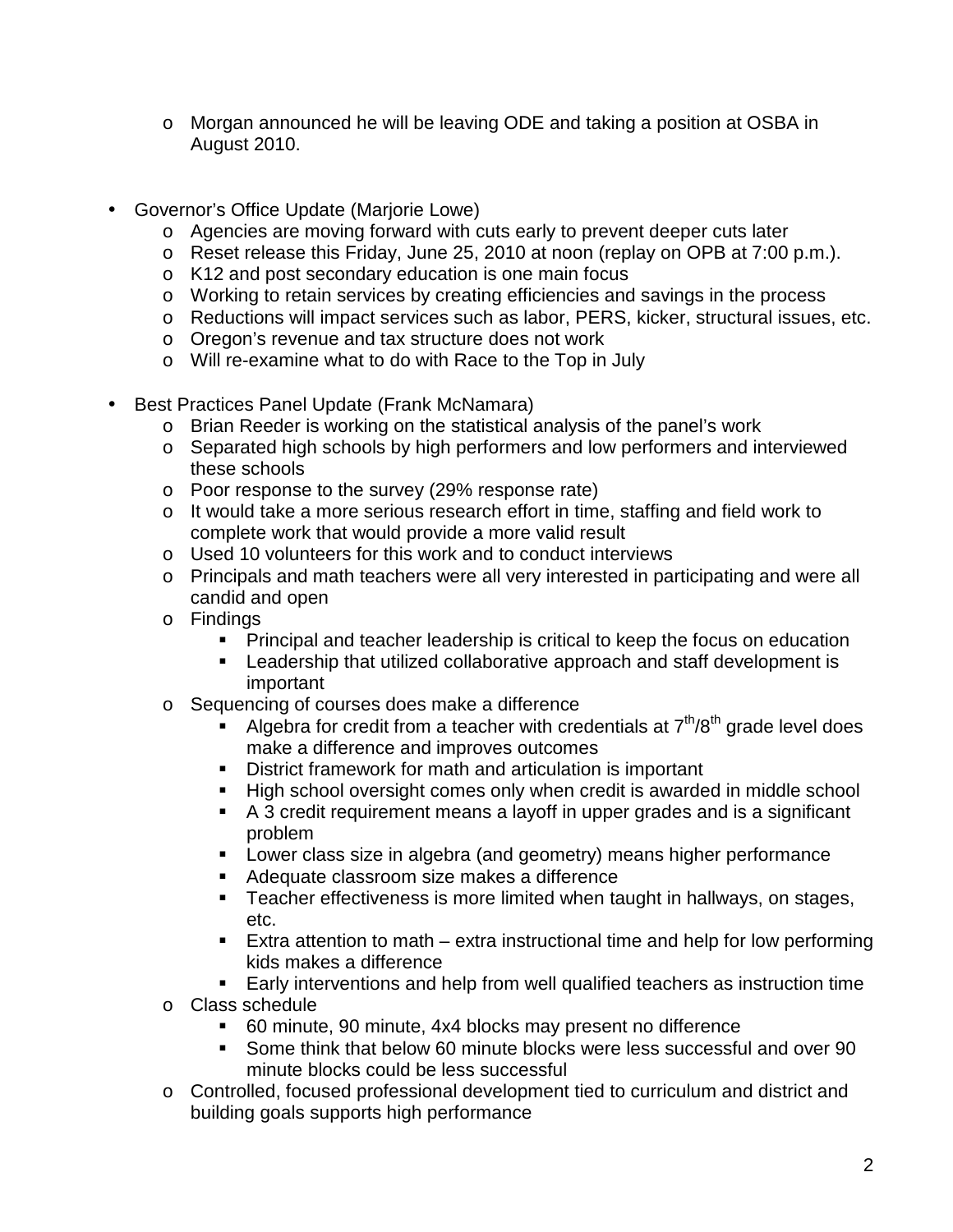- o As to professional development, job embedded, ongoing, and onsite all make a difference
- o Learning is iterative
- o Funding and building resources drive the staffing in the district (e.g., falling off the cliff vs. gradual cuts on a slope – which is more destructive in the long term?)
- o Conclusions
	- **Great mathematicians who are not good at teaching contribute to system** failure.
	- Do not have the ability to communicate with students
	- **Student-teacher relationships are important**
	- **Intentional 'induction period' with strong mentoring component could bring** more success
	- Not included in the report is a chart of schools interviewed and statistical data on enrollment, geometry, special education, LEP, etc.
	- Web survey schools vs. interviewed schools look alike
- Cost Panel Report Update (Beth Gerot and Brian Reeder)
	- o Conference call updates
		- **Dearation and maintenance costs are too low in the current QEM report**
		- **Computers and technology have a larger portion and could be updated**
		- Food service costs need to be listed
		- Actual growth and spending in the model should be updated
		- $\blacksquare$  Time for learning instructional time is an important part
		- $\blacksquare$  The economic reality for the next ten years  $\blacksquare$ 
			- What does that mean for schools?
			- This is a reset and not a pause
		- **How do we quantify proficiency-based learning and instruction?**
		- Need time to examine the data that will come from these changes and this budget climate? This could determine the topic for the next report of the QEC
		- The panel looked at Best Practices report and found some costs to be neutral
		- Must include cost for induction/mentoring of teachers
		- **Instruction time** 
			- Current QEM does not recommend making the time longer
			- How long should the school year be?
			- Oregon's school year may not be long enough and is shorter than school year in other states (typical school year is 180 days and Oregon's is 170-172 days)
		- **Reports don't need to recommend the ideal but can address what is** happening in the state and how to promote cost efficiencies
			- The quality of teaching makes a difference
			- Could include something about what is lost in the process
		- **Course taking analysis update** 
			- Brian is continuing to interpret what we have
			- How does this align with the interview process?
			- Articulation is an important factor
			- Preparation in earlier grades matters a great deal